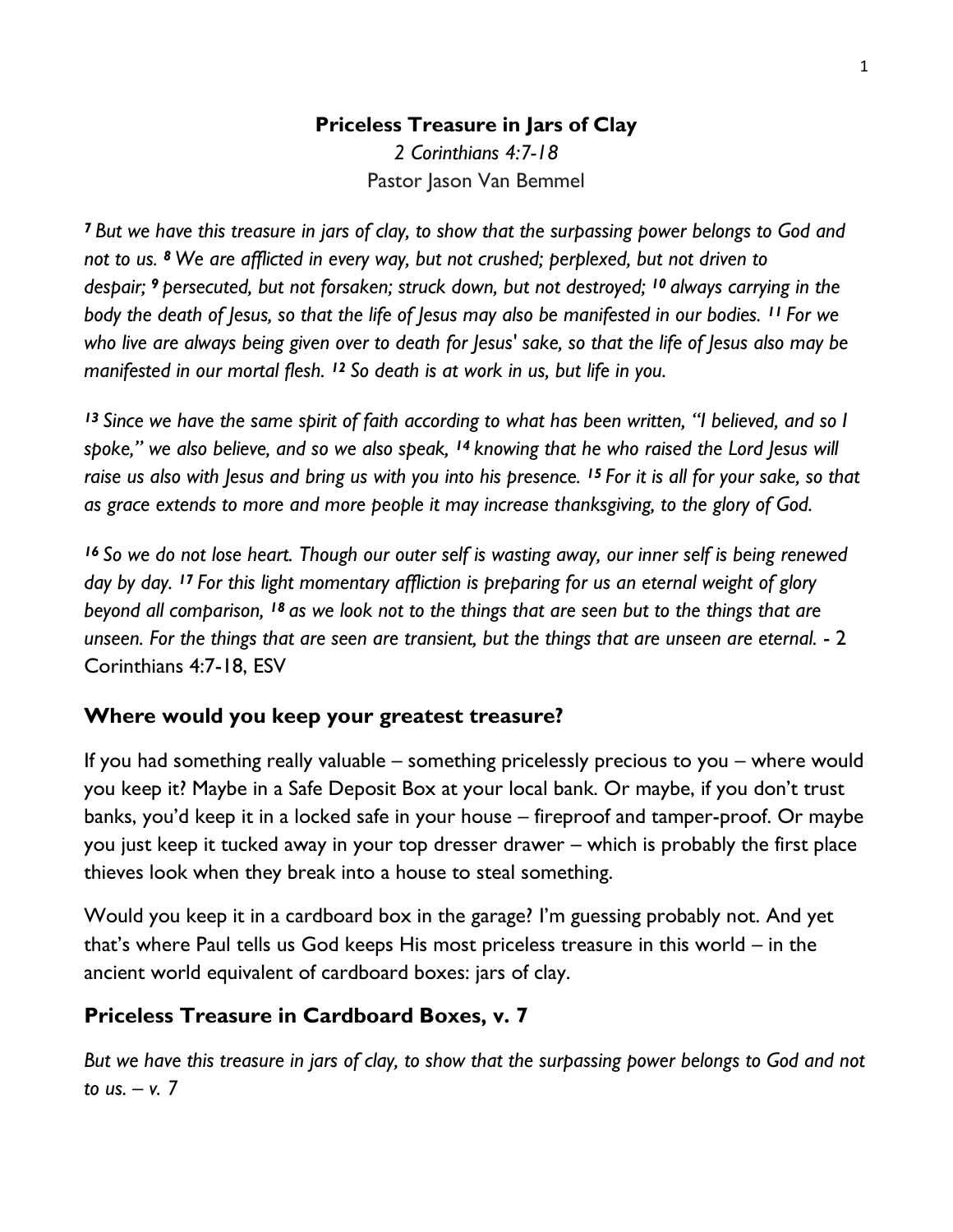Actually, it's not 100% clear exactly what Paul is referring to when he says "*jars of clay*" in verse 7. The phrase just means a vessel made of clay, and it could refer to clay pots, as in storage jars, which functioned kind of like cardboard boxes in the ancient world – inexpensive ways to store liquid or grain. Or it could refer to a smaller clay vessel used as a lamp. Either way, the imagery is striking and fitting,

If Paul means a clay storage jar, it would be a very unusual, unexpected place to keep a great, priceless treasure. And what is the treasure? Well, verse 6 tells us: It is "*the light of the knowledge of the glory of God in the face of Jesus Christ*." It is not just Jesus Christ, but it is the gift of light/illumination to know the glory of God in Jesus Christ. And what is the jar of clay where this priceless treasure is kept: Again, verse 5 tells us: *God, who said, "Let light shine out of darkness," has shone in our hearts to give the light of the knowledge of the glory of God in the face of Jesus Christ. (ESV)*

So, God keeps the light of the knowledge of His glory in the face of Jesus Christ in our hearts – that's where He's chosen to shine it. This language from verse 5 of shining light leads me to lean more in the direction of a clay jar oil lamp. In a clay oil lamp, the value and the cause of the shining light is found in the oil and not in the clay, which is just a vessel to hold the oil. It wouldn't be unusual for Paul to suddenly shift imagery from light to treasure. In a clay jar filled with priceless treasure, the value is in the treasure not the clay pot.

We were given a good example of the second truth when a nomadic shepherd boy in Israel threw a rock into a cave while watching over his flock of goats and heard a clay jar break. He went and investigated and discovered the Dead Sea Scrolls, the finest collection of ancient manuscripts and the most valuable archaeological discovery of the past 100 years. Just 4 of the Dead Sea Scrolls were sold for the equivalent of \$2.4 million, while hundreds of fragments and scrolls have appeared and been sold for millions over the years. The clay jars they were held in are much less valuable, and the value they do have lies in what they held.

The greatest treasure in the world is the Gospel of Jesus Christ, the good news of God's revealing of Himself and His glory through the Lord Jesus, who not only reveals God to us but who is Himself our peace, our forgiveness, our reconciliation with God. Jesus shows us God clearly in Himself and He also makes the way for us to be redeemed by God, saved and made God's own children forever. And God has put this treasure in Jars of Clay, in the most plain, ordinary, and unimpressive place: in us, in our hearts.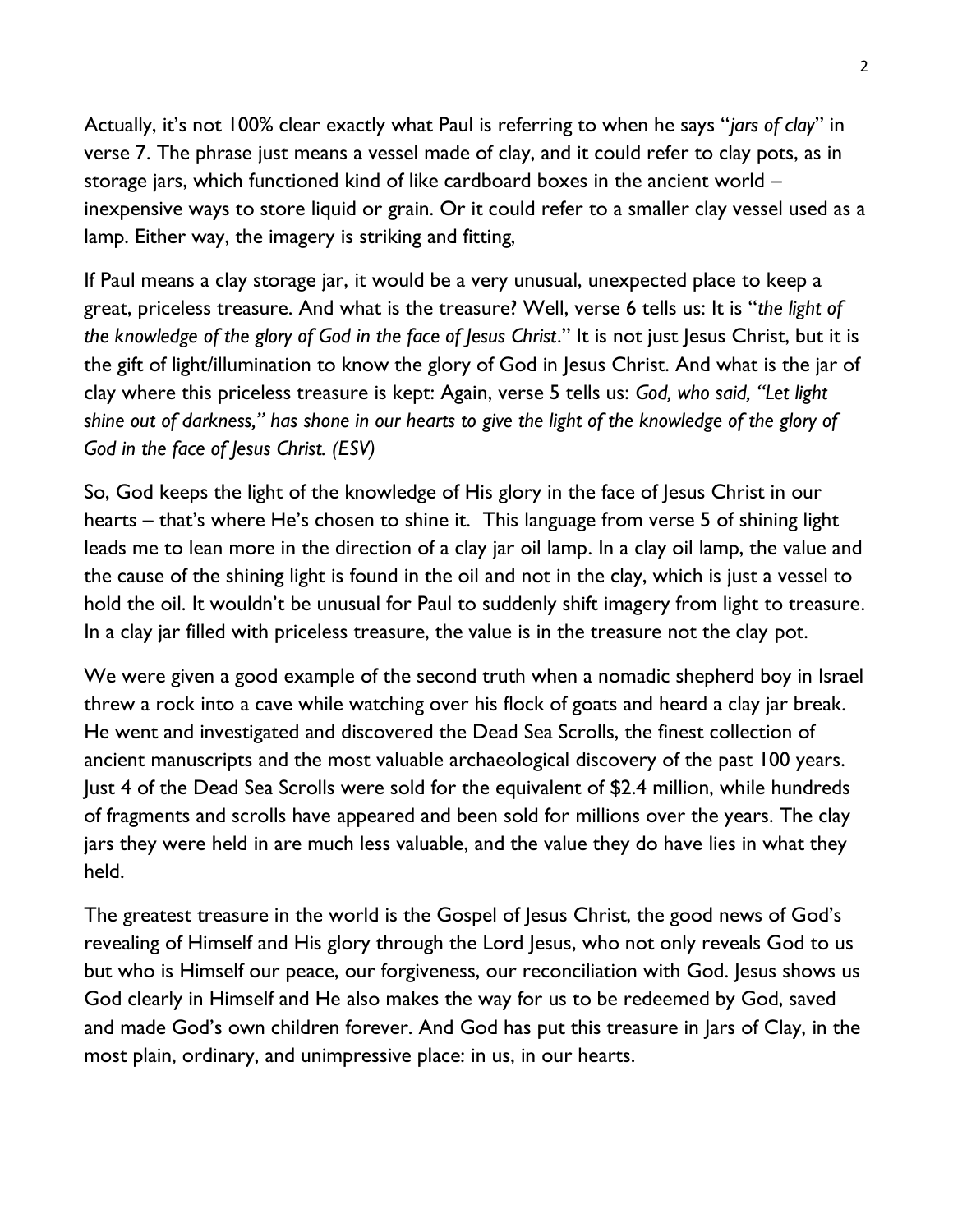Many people want to love Jesus and have God through Jesus, but they don't want anything to do with the church, which is full of messy sinners who have a bad tendency to hurt and/or disappoint one another. And yet, we see and receive the love of Christ through one another in the church. We proclaim the glory of God in the face of Jesus Christ from the heart of our plain, ordinary, messy lives. This is how God has chosen to shine His most precious and priceless light – the light of His Son – in us and through us.

# **The Painful Paradoxes of the Christian Life, vv. 8-12**

Having the greatest treasure in the world in our clay jar hearts doesn't make our hearts any less clay jars, and neither does being in a clay jar heart make the light of the Gospel of the glory of God in Jesus Christ any less glorious and wonderful.

This leads to a puzzling reality: We still sin, stumble, suffer, grow tired, get discouraged, face opposition, and at times just feel worn out or overwhelmed. That's Clay Heart Jar Reality. But there is something deep inside us, in the core of who we are, that cannot be touched, corrupted, or crushed by all these realities. That's Gospel Treasure Reality.

And these two realities explain why Paul says in verses 8-12:

*<sup>8</sup> We are afflicted in every way, but not crushed; perplexed, but not driven to despair; <sup>9</sup> persecuted, but not forsaken; struck down, but not destroyed; <sup>10</sup> always carrying in the body the death of Jesus, so that the life of Jesus may also be manifested in our bodies. <sup>11</sup> For we who live are always being given over to death for Jesus' sake, so that the life of Jesus also may be manifested in our mortal flesh. <sup>12</sup> So death is at work in us, but life in you.*

Every day that we live as human beings in this world brings us one day closer to death. And, for believers, this reality is compounded by the fact that our Lord and Savior, Jesus Christ, has said to us: "*If anyone would come after me, let him deny himself and take up his cross daily and follow me*." (Luke 9:23, ESV) To follow Jesus means to embrace self-denial and costly discipleship for the sake of His name and His Gospel. This is why Paul said in Galatians 2:20, "*I have been crucified with Christ. It is no longer I who live, but Christ who lives in me. And the life I now live in the flesh I live by faith in the Son of God, who loved me and gave himself for me*." To belong to Jesus means we do not belong to ourselves anymore.

Another way to think about it is this: For the clay jar to magnify and glorify the treasure within it, it needs to not be the focus of attention. It must draw all attention to its priceless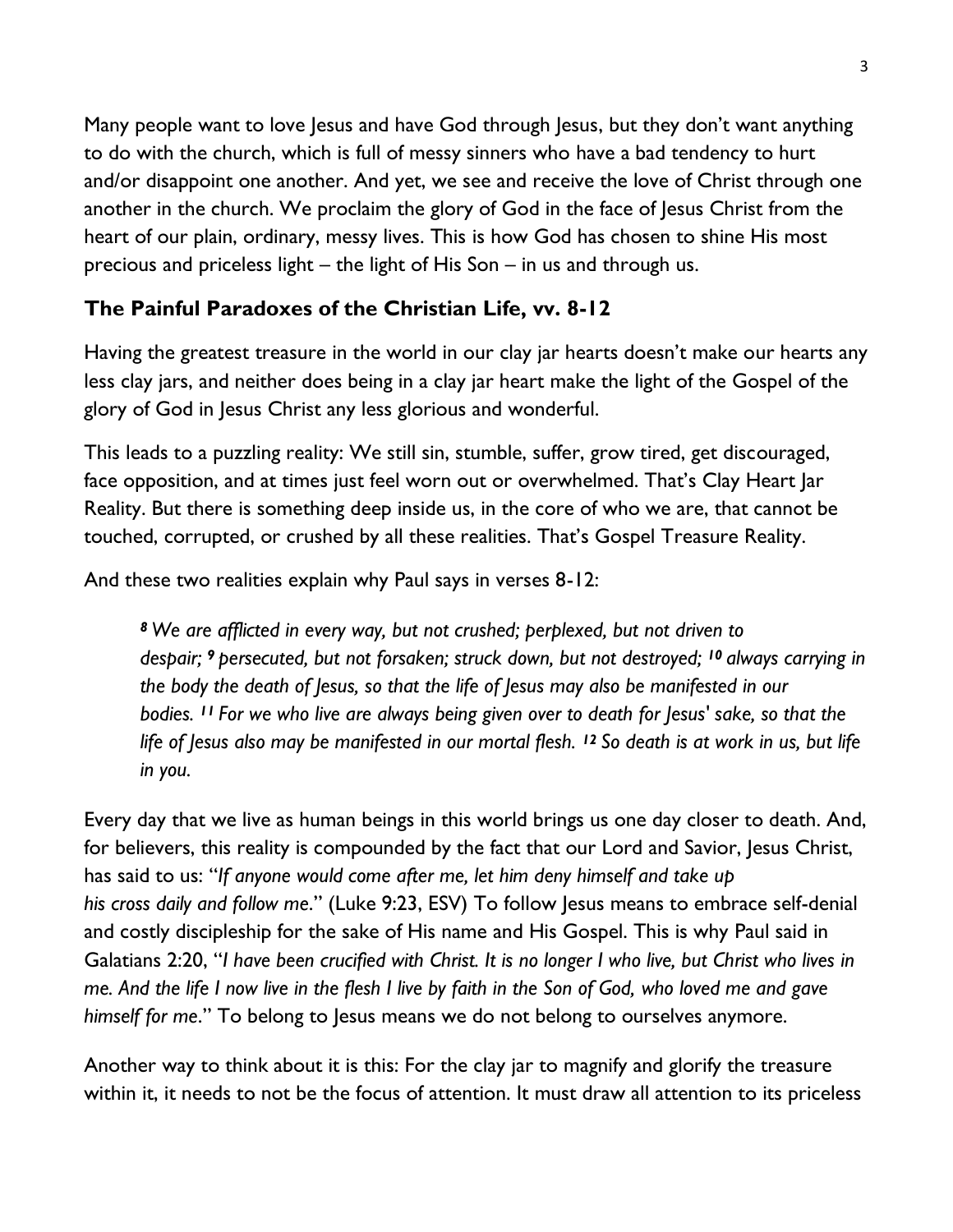contents. For Paul, this meant a life of going wherever Jesus sent him and speaking to whomever Jesus gave him about the surpassing greatness of Jesus, even if that meant he was sometimes mocked, ridiculed, insulted, attacked, beaten, or stoned and left for dead.

And yet, even in this life of selfless service and suffering, Paul was blessed. He was not crushed. He was not driven to despair. He was not forsaken, and he knew he would never be destroyed. This is because he knew the love of Christ that nothing could ever shake and had the peace of God that surpasses human understanding. Also, even as he suffered affliction for Christ, he had the joy of seeing others come to life in Christ through his ministry. So, in the face of persecution and frustration, Paul knew an inner peace with the Lord and could see eternal fruit coming from his suffering.

#### **Speaking Boldly in Faith, vv. 13-15**

And so, by faith, Paul and his ministry companions would keep on speaking the truth, no matter the cost:

*<sup>13</sup> Since we have the same spirit of faith according to what has been written, "I believed, and so I spoke," we also believe, and so we also speak, <sup>14</sup> knowing that he who raised the Lord Jesus will raise us also with Jesus and bring us with you into his presence. <sup>15</sup> For it is all for your sake, so that as grace extends to more and more people it may increase thanksgiving, to the glory of God.*

What is it worth to see someone else come to know the Lord Jesus and to have salvation in Him? And if we have believed in Jesus and have received complete forgiveness of sins and the full and free reconciling and redeeming love of God in Him, how can we not speak of who He is and of what we have found in Him? Faith that has laid hold of Christ for salvation and has found in Him the priceless treasure of the glory of God cannot stay silent, even in the face of deeply entrenched opposition.

Paul knows that even if his proclamation of the Gospel leads to his earthly death – as indeed, it ultimately would when the Apostle Paul was beheaded by Emperor Nero – the faithful and glorious Lord Jesus, who had conquered death, would raise him up and bring him into His glorious presence, along with everyone who had come to know the Lord through his ministry. Paul's joy and pleasure is not only in pleasing Jesus by offering his life to Him in willing obedience as a slave of Christ, purchased by His blood, but also to see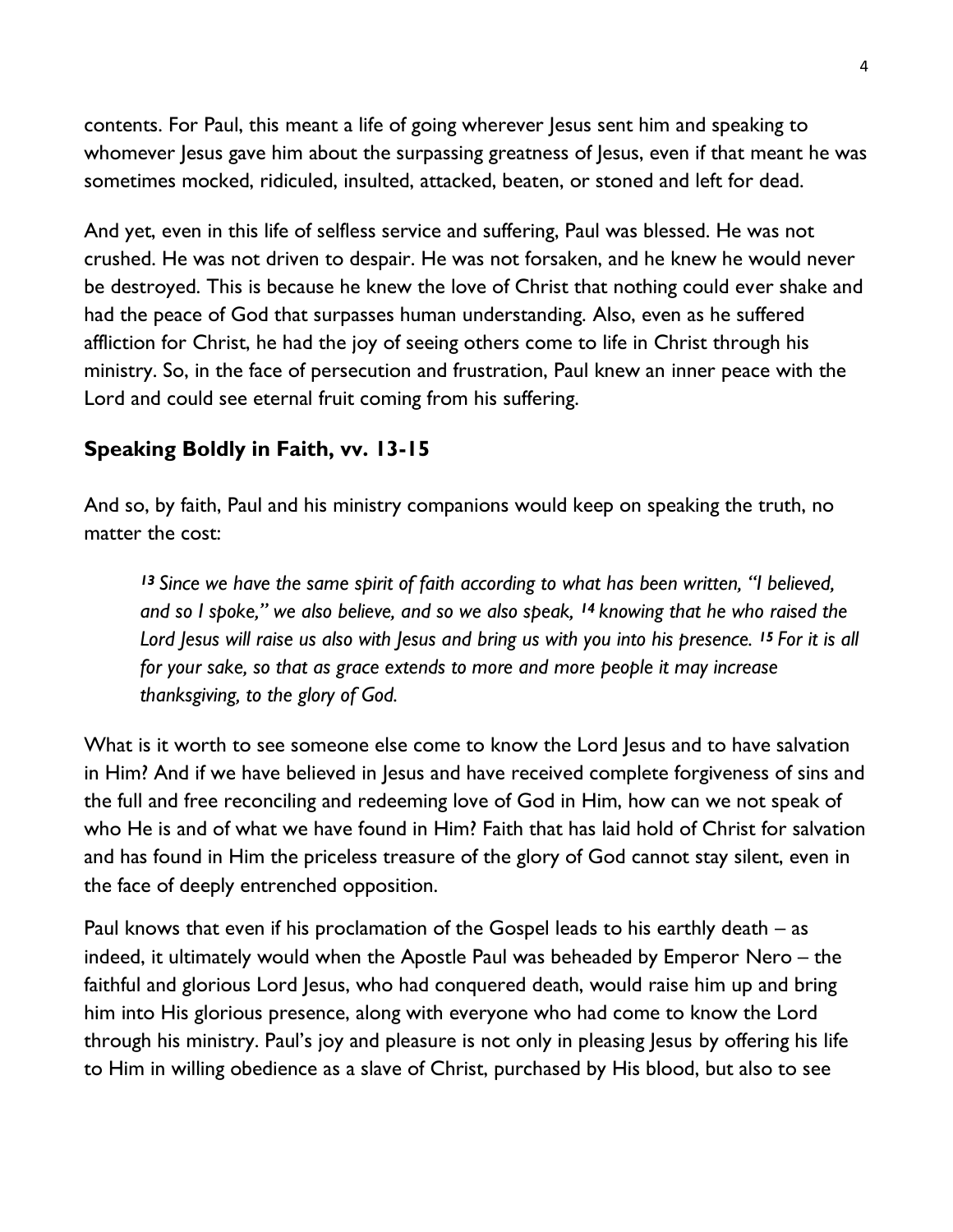others come to know Jesus through his ministry and come to share in the thanksgiving praise of God for the glorious salvation of the Gospel of Jesus Christ.

#### *A life lived for the praise of God and for the sake of others is an unquenchable life of true and eternal purpose and joy. Nothing else compares to it.*

#### **Seeing the Unseen by Faith, vv. 16-18**

So how do we live this kind of life in this way? How do we walk in renewed encouragement and strengthening joy and hope in the face of rejection and suffering? By seeing the unseen with the eyes of faith:

*<sup>16</sup> So we do not lose heart. Though our outer self is wasting away, our inner self is being renewed day by day. <sup>17</sup> For this light momentary affliction is preparing for us an eternal weight of glory beyond all comparison, <sup>18</sup> as we look not to the things that are seen but to the things that are unseen. For the things that are seen are transient, but the things that are unseen are eternal.*

By faith, trusting God's word and leaning on Jesus Christ through the power of the Holy Spirit within us, we need to see things in proper perspective, always. When we do lose heart, it is almost always because we've lost perspective.

Paul had many very real and hard earthly afflictions. Following Jesus really did cost him everything in his earthly life. He had a pretty cushy gig living in Jerusalem as a favorite servant of the Sanhedrin, trusted by them with their authority to carry out the persecution of the followers of Jesus and the elimination of this rising upstart group. Once he met Jesus on the Road to Damascus, his life was forever changed. He could never go home again. He could never return to the former associates he had in Jerusalem. When they did finally get their hands on him years later, they only wanted to kill him.

After Saul was struck blind by Jesus on the Road to Damascus, he proceeded to go to Damascus, and the Lord called a disciple named Ananias to go and minister to Saul.

*the Lord said to him, "Rise and go to the street called Straight, and at the house of Judas look for a man of Tarsus named Saul, for behold, he is praying, and he has seen in a vision a man named Ananias come in and lay his hands on him so that he might regain his sight." But Ananias answered, "Lord, I have heard from many about this man, how much evil he has done to your saints at Jerusalem. And here he has authority from the chief priests to bind all who call on your name." But the Lord said to him, "Go, for he is a chosen*